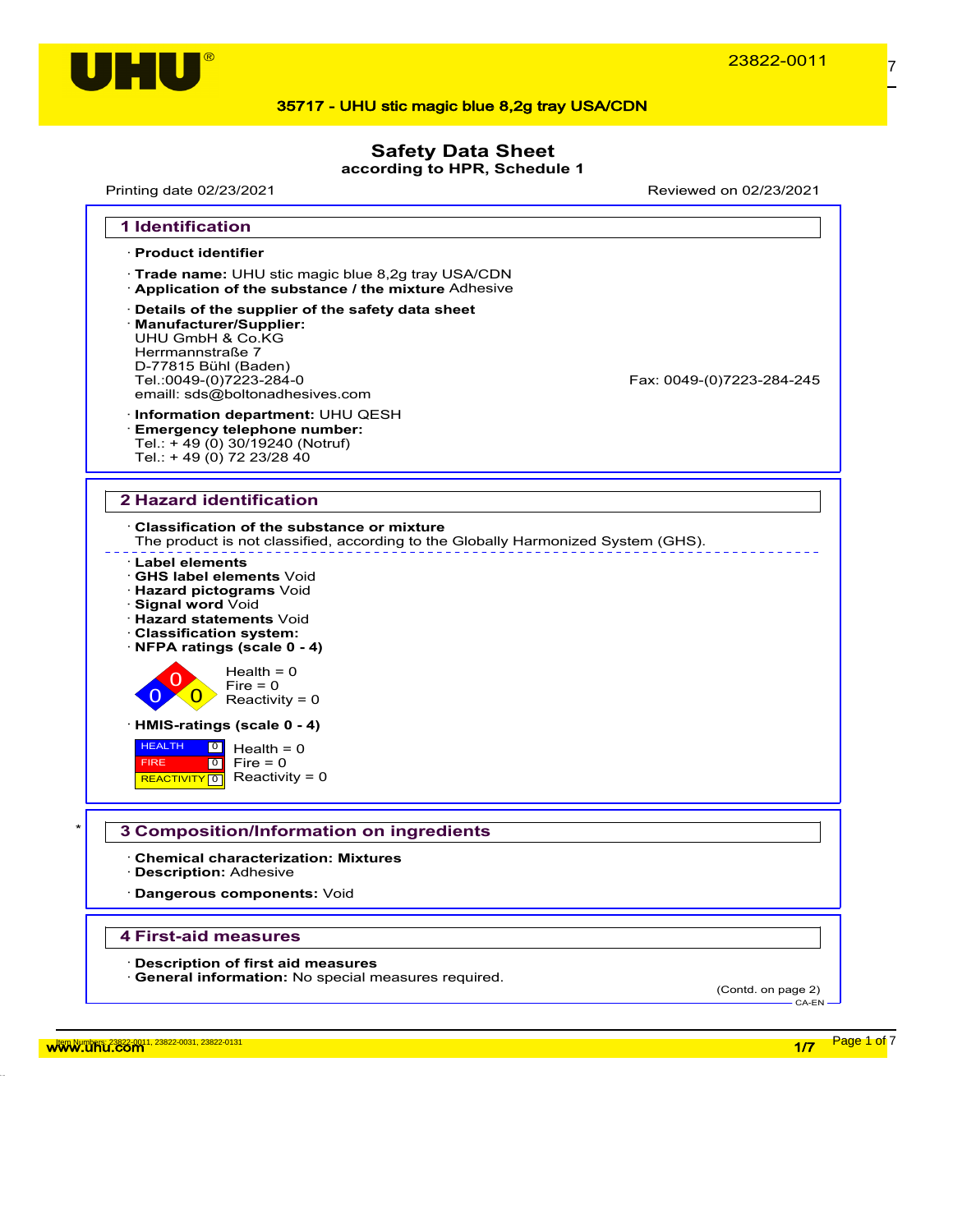

## **Safety Data Sheet**

**according to HPR, Schedule 1**

Printing date 02/23/2021 Reviewed on 02/23/2021

(Contd. of page 1)

**Trade name: UHU stic magic blue 8,2g tray USA/CDN** 

· **After inhalation:**

Supply fresh air; consult doctor in case of complaints.

- No special measures required.
- · **After skin contact:** Generally the product does not irritate the skin.
- · **After eye contact:** Rinse opened eye for several minutes under running water.
- · **After swallowing:** If symptoms persist consult doctor.
- · **Information for doctor:**
- · **Most important symptoms and effects, both acute and delayed** No further relevant information available.
- · **Indication of any immediate medical attention and special treatment needed** No further relevant information available.

#### **5 Fire-fighting measures**

- · **Extinguishing media**
- · **Suitable extinguishing agents:** Use fire fighting measures that suit the environment.
- · **Special hazards arising from the substance or mixture**
- No further relevant information available.
- · **Advice for firefighters**
- · **Protective equipment:** No special measures required.

#### \* **6 Accidental release measures**

- · **Personal precautions, protective equipment and emergency procedures** Not required.
- · **Environmental precautions:** No special measures required. · **Methods and material for containment and cleaning up:**
- Send for recovery or disposal in suitable receptacles.
- **Reference to other sections**
- See Section 7 for information on safe handling.
- See Section 8 for information on personal protection equipment.
- See Section 13 for disposal information.

#### \* **7 Handling and storage**

- · **Handling:**
- · **Precautions for safe handling** No special measures required.
- · **Information about protection against explosions and fires:** No special measures required.
- · **Conditions for safe storage, including any incompatibilities**
- · **Storage:**
- · **Requirements to be met by storerooms and receptacles:** No special requirements.
- · **Information about storage in one common storage facility:** Not required.
- · **Further information about storage conditions:** None.
- · **Storage class:** 13
- · **Specific end use(s)** No further relevant information available.

(Contd. on page 3)

CA-EN

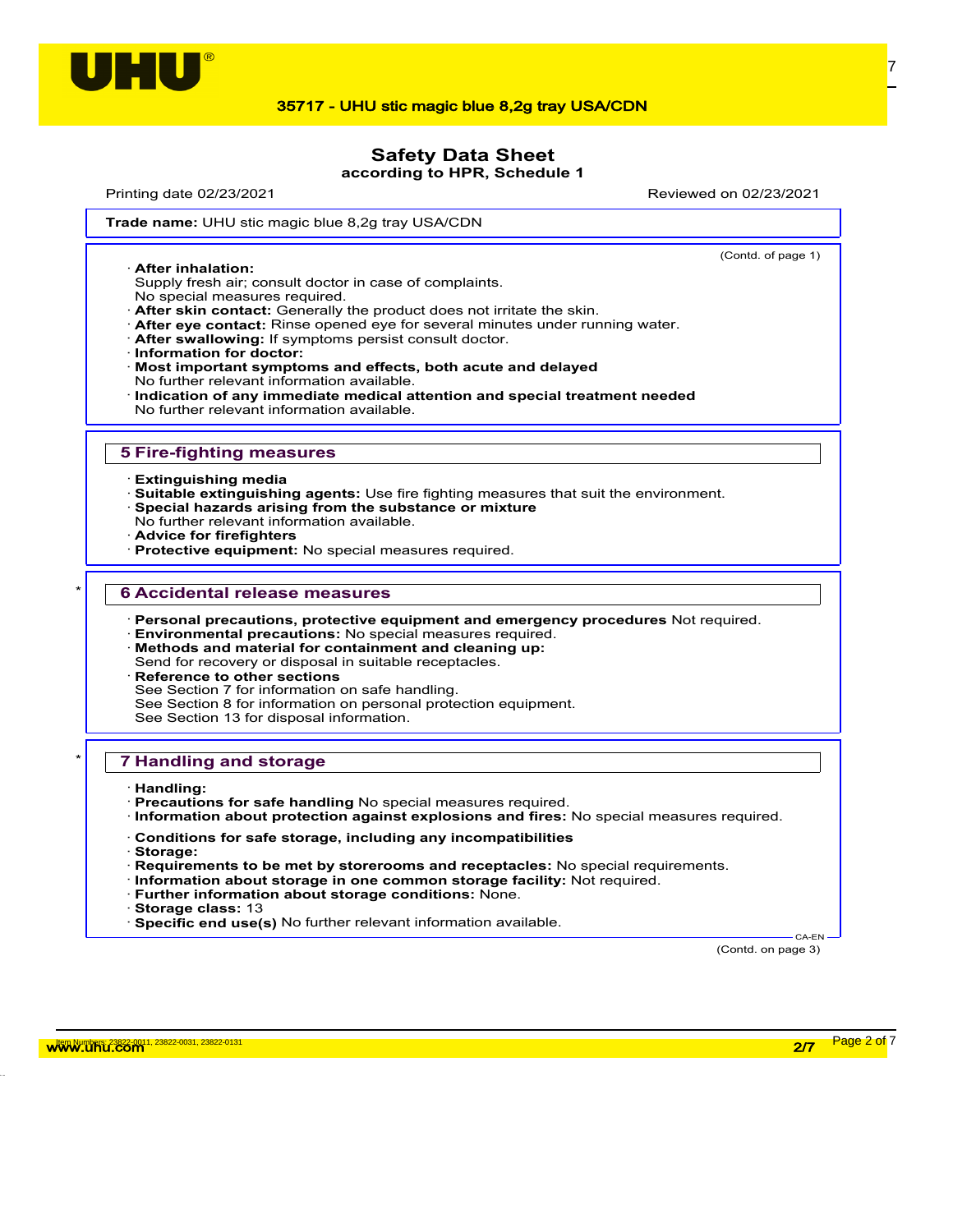

# **Safety Data Sheet**

**according to HPR, Schedule 1**

Printing date 02/23/2021 Reviewed on 02/23/2021

**Trade name: UHU stic magic blue 8,2g tray USA/CDN** 

(Contd. of page 2)

#### \* **8 Exposure controls/ Personal protection**

· **Additional information about design of technical systems:** No further data; see item 7.

- · **Control parameters**
- · **Components with limit values that require monitoring at the workplace:**

The product does not contain any relevant quantities of materials with critical values that have to be monitored at the workplace.

· **Additional information:** The lists that were valid during the creation were used as basis.

- · **Exposure controls**
- · **Personal protective equipment:**
- · **General protective and hygienic measures:**

The usual precautionary measures for handling chemicals should be followed.

- · **Breathing equipment:** Not required.
- · **Protection of hands:**

The glove material has to be impermeable and resistant to the product/ the substance/ the preparation.

Selection of the glove material on consideration of the penetration times, rates of diffusion and the degradation

· **Material of gloves**

Recommended thickness of the material: > 0,12 mm

- glove material: butyl rubber
- thickness of the glove material: 0,6 0,8 mm

breakthrough time (maximum wearing time): 60 - 120 min.

The selection of the suitable gloves does not only depend on the material, but also on further marks of quality and varies from manufacturer to manufacturer. As the product is a preparation of several substances, the resistance of the glove material can not be calculated in advance and has therefore to be checked prior to the application.

Nitrile rubber, NBR

· **Penetration time of glove material**

For the mixture of chemicals mentioned below the penetration time has to be at least 10 minutes (Permeation according to EN 374 Part 3: Level 1).

· **Eye protection:** Not required.

| Information on basic physical and chemical properties<br><b>General Information</b> |                                    |  |
|-------------------------------------------------------------------------------------|------------------------------------|--|
| $\cdot$ Appearance:<br>Form:                                                        | Solid                              |  |
| Color:                                                                              | According to product specification |  |
| · Odor:                                                                             | Characteristic                     |  |
| ⋅ Odor threshold:                                                                   | Not determined.                    |  |
| · pH-value:                                                                         | Not applicable.                    |  |
| $\cdot$ Change in condition                                                         |                                    |  |
| <b>Melting point/Melting range:</b>                                                 | Undetermined.                      |  |
| <b>Boiling point/Boiling range:</b>                                                 | 100 $^{\circ}$ C                   |  |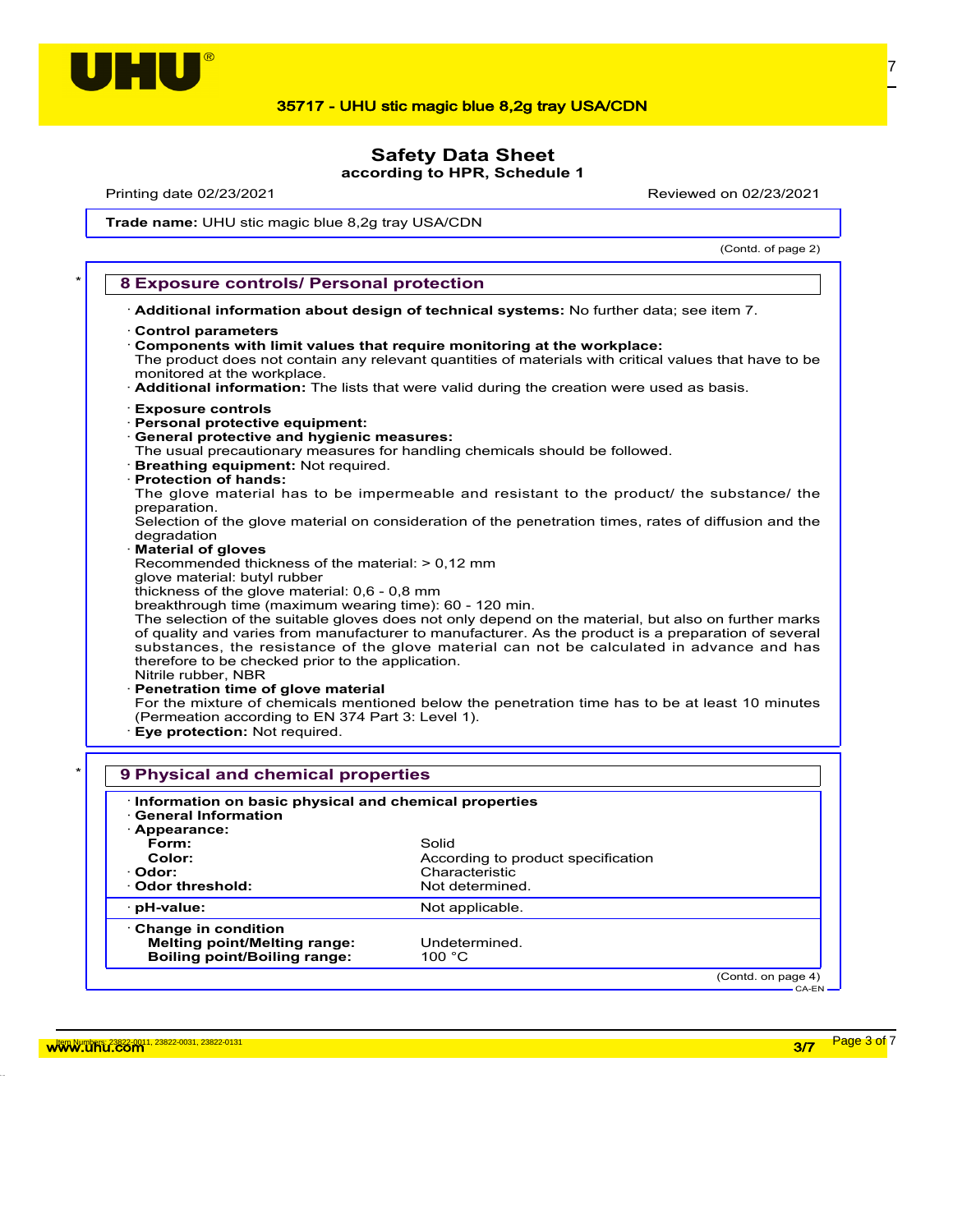

## **Safety Data Sheet according to HPR, Schedule 1**

Printing date 02/23/2021 Reviewed on 02/23/2021

**Trade name: UHU stic magic blue 8,2g tray USA/CDN** 

|                                                                                                    | (Contd. of page 3)                                                                                                                                                              |
|----------------------------------------------------------------------------------------------------|---------------------------------------------------------------------------------------------------------------------------------------------------------------------------------|
| · Flash point:                                                                                     | Not applicable.                                                                                                                                                                 |
| · Flammability (solid, gaseous):                                                                   | Not determined                                                                                                                                                                  |
| · Decomposition temperature:                                                                       | Not determined.                                                                                                                                                                 |
| · Auto igniting:                                                                                   | Product is not selfigniting.                                                                                                                                                    |
| Danger of explosion:                                                                               | Product does not present an explosion hazard.                                                                                                                                   |
| · Explosion limits:<br>Lower:<br>Upper:                                                            | Not determined<br>Not determined.                                                                                                                                               |
| Vapor pressure at 20 °C:                                                                           | 23 hPa                                                                                                                                                                          |
| · Density at 20 °C:<br>$\cdot$ Relative density<br><b>Vapor density</b><br><b>Evaporation rate</b> | 1.095 $g/cm^{3}$<br>Not determined.<br>Not applicable.<br>Not applicable.                                                                                                       |
| · Solubility in / Miscibility with<br>Water:                                                       | Insoluble.                                                                                                                                                                      |
| · Partition coefficient (n-octanol/water): Not determined.                                         |                                                                                                                                                                                 |
| · Viscosity:<br>Dynamic:<br>Kinematic:                                                             | Not applicable.<br>Not applicable.                                                                                                                                              |
| · Solvent content:<br>Water:                                                                       | 74.1%                                                                                                                                                                           |
| Solids content:<br>Other information                                                               | 100.0%<br>All relevant physical data were determined for the<br>mixture. All non-determined data are not measurable or<br>not relevant for the characterization of the mixture. |

## **10 Stability and reactivity**

· **Reactivity** No further relevant information available.

- · **Chemical stability**
- · **Thermal decomposition / conditions to be avoided:**
- No decomposition if used according to specifications.
- · **Possibility of hazardous reactions** No dangerous reactions known.
- · **Conditions to avoid** No further relevant information available.
- · **Incompatible materials:** No further relevant information available.
- · **Hazardous decomposition products:** No dangerous decomposition products known.

(Contd. on page 5)

CA-EN

w<mark>ww.uhu.com 4/7 Page 4 of</mark> 7 مسلمات المستخدمات المستخدمات المستخدمات المستخدمات المستخدمات المستخدمات المستخدمات المستخدمات المستخدمات المستخدمات المستخدمات المستخدمات المستخدمات المستخدمات المستخدمات المستخدمات المستخدما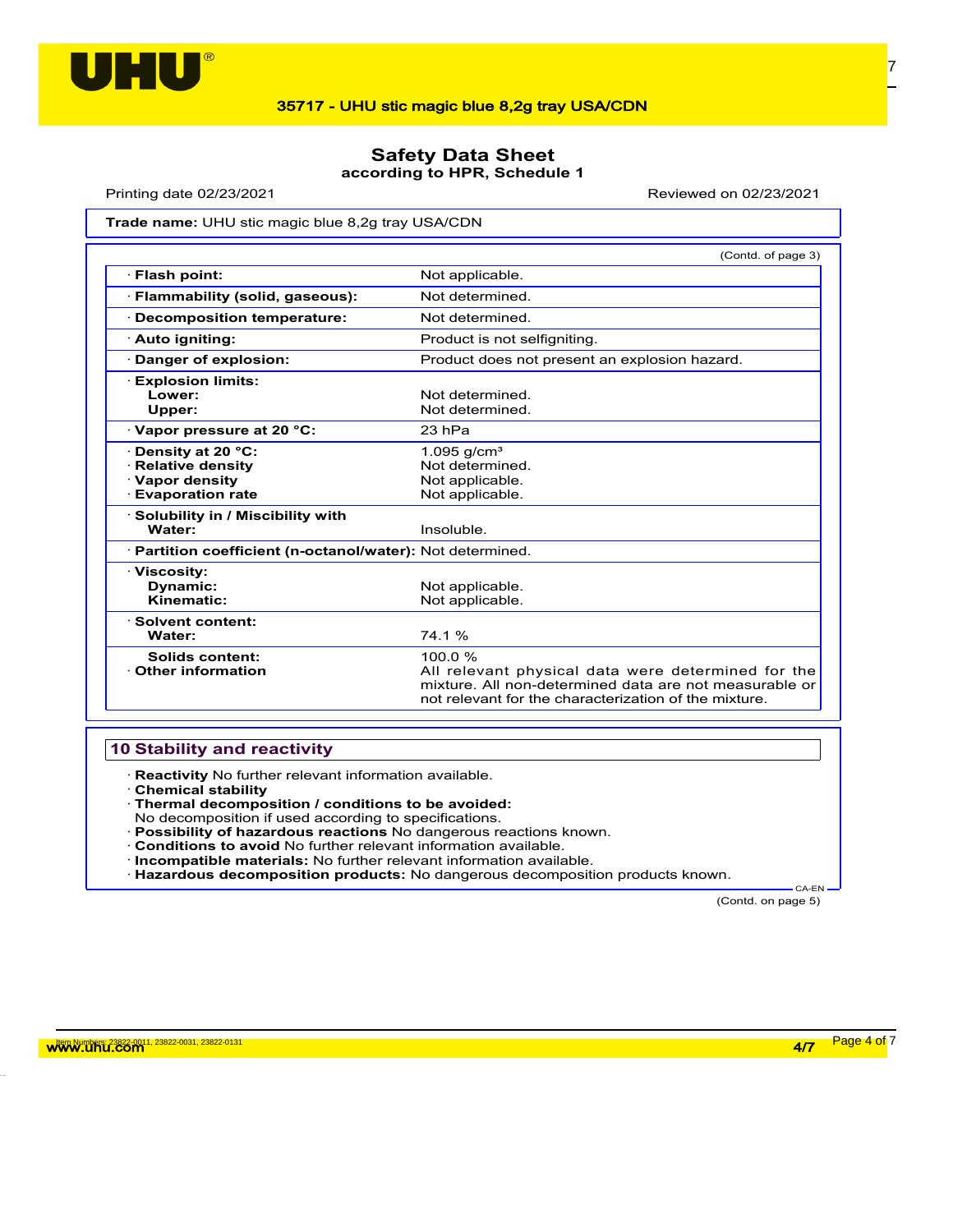

### **Safety Data Sheet according to HPR, Schedule 1**

Printing date 02/23/2021 Reviewed on 02/23/2021

(Contd. of page 4)

**Trade name: UHU stic magic blue 8,2g tray USA/CDN** 

#### **11 Toxicological information**

- · **Information on toxicological effects**
- · **Acute toxicity:**
- · **Primary irritant effect:**
- · **on the skin:** No irritant effect. · **on the eye:** No irritating effect.
- · **Sensitization:** No sensitizing effects known.
- · **Additional toxicological information:**
- The product is not subject to classification according to internally approved calculation methods for preparations:

When used and handled according to specifications, the product does not have any harmful effects according to our experience and the information provided to us.

#### · **Carcinogenic categories**

· **IARC (International Agency for Research on Cancer)**

None of the ingredients is listed.

#### · **NTP (National Toxicology Program)**

None of the ingredients is listed.

**Germ cell mutagenicity Not applicable.** 

#### **12 Ecological information**

- · **Toxicity**
- · **Aquatic toxicity:** No further relevant information available.
- · **Persistence and degradability** No further relevant information available.
- · **Behavior in environmental systems:**
- · **Bioaccumulative potential** No further relevant information available.
- · **Mobility in soil** No further relevant information available.
- · **Additional ecological information:**
- · **General notes:**

Water hazard class 1 (Self-assessment): slightly hazardous for water

Do not allow undiluted product or large quantities of it to reach ground water, water course or

- sewage system. · **Results of PBT and vPvB assessment**
- · **PBT:** Not applicable.
- · **vPvB:** Not applicable.
- · **Other adverse effects** No further relevant information available.

#### **13 Disposal considerations**

#### · **Waste treatment methods**

· **Recommendation:**

Smaller quantities can be disposed of with household waste. Disposal must be made according to official regulations.

(Contd. on page 6) CA-EN

w<mark>ww.uhu.com 5/7 Page 5 of</mark> 7 Page 5 of <sup>7</sup>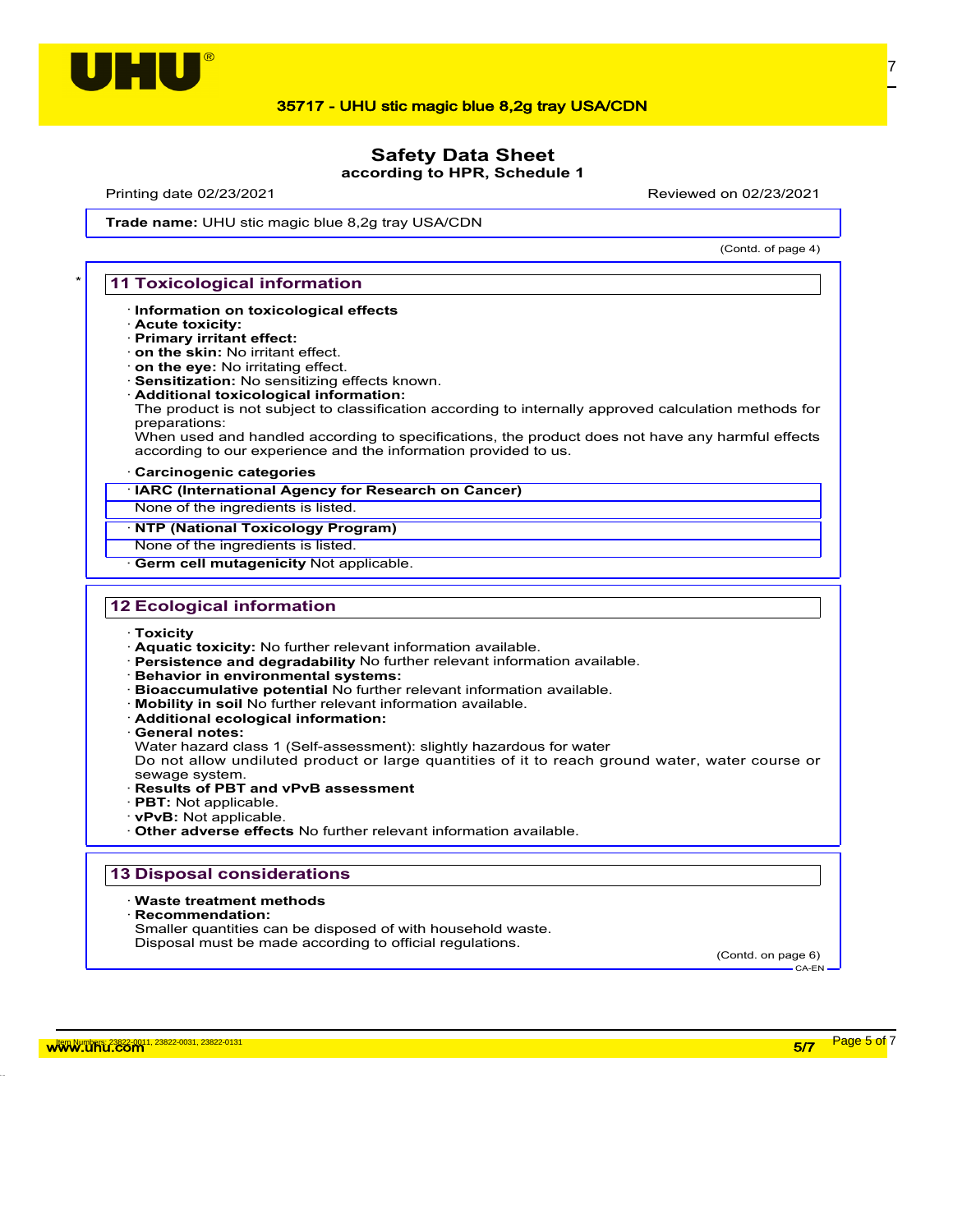

## **Safety Data Sheet**

**according to HPR, Schedule 1**

Printing date 02/23/2021 Reviewed on 02/23/2021

(Contd. of page 5)

**Trade name: UHU stic magic blue 8,2g tray USA/CDN** 

· **Uncleaned packagings:**

· **Recommendation:** Disposal must be made according to official regulations.

| <b>14 Transport information</b>                                                                 |                                                      |  |
|-------------------------------------------------------------------------------------------------|------------------------------------------------------|--|
| <b>UN-Number</b><br>· DOT/TDG, ADN<br>· ADR, IMDG, IATA                                         | not regulated<br>not regulated                       |  |
| $\cdot$ UN proper shipping name<br>· DOT/TDG, ADR, ADN, IMDG, IATA                              | not regulated                                        |  |
| · Transport hazard class(es)                                                                    |                                                      |  |
| · DOT, ADR, ADN, IMDG, IATA<br>· Class                                                          | not regulated                                        |  |
| $\cdot$ Packing group<br>· DOT/TDG, ADR, IMDG, IATA                                             | not regulated                                        |  |
| · Environmental hazards:                                                                        | Not applicable.                                      |  |
| $\cdot$ Special precautions for user                                                            | Not applicable.                                      |  |
| · Transport in bulk according to Annex II of<br>MARPOL73/78 and the IBC Code<br>Not applicable. |                                                      |  |
| · Transport/Additional information:                                                             | Not dangerous according to the above specifications. |  |
| · UN "Model Regulation":                                                                        | not regulated                                        |  |

### **15 Regulatory information**

· **Safety, health and environmental regulations/legislation specific for the substance or mixture**

· **Sara**

(Contd. on page 7) CA-EN

w<mark>ww.uhu.com 33822-0031, 23822-0031, 23822-0131</mark> Page 6 of 7 And 2012 and 2012 and 2012 and 2012 and 2012 and 201